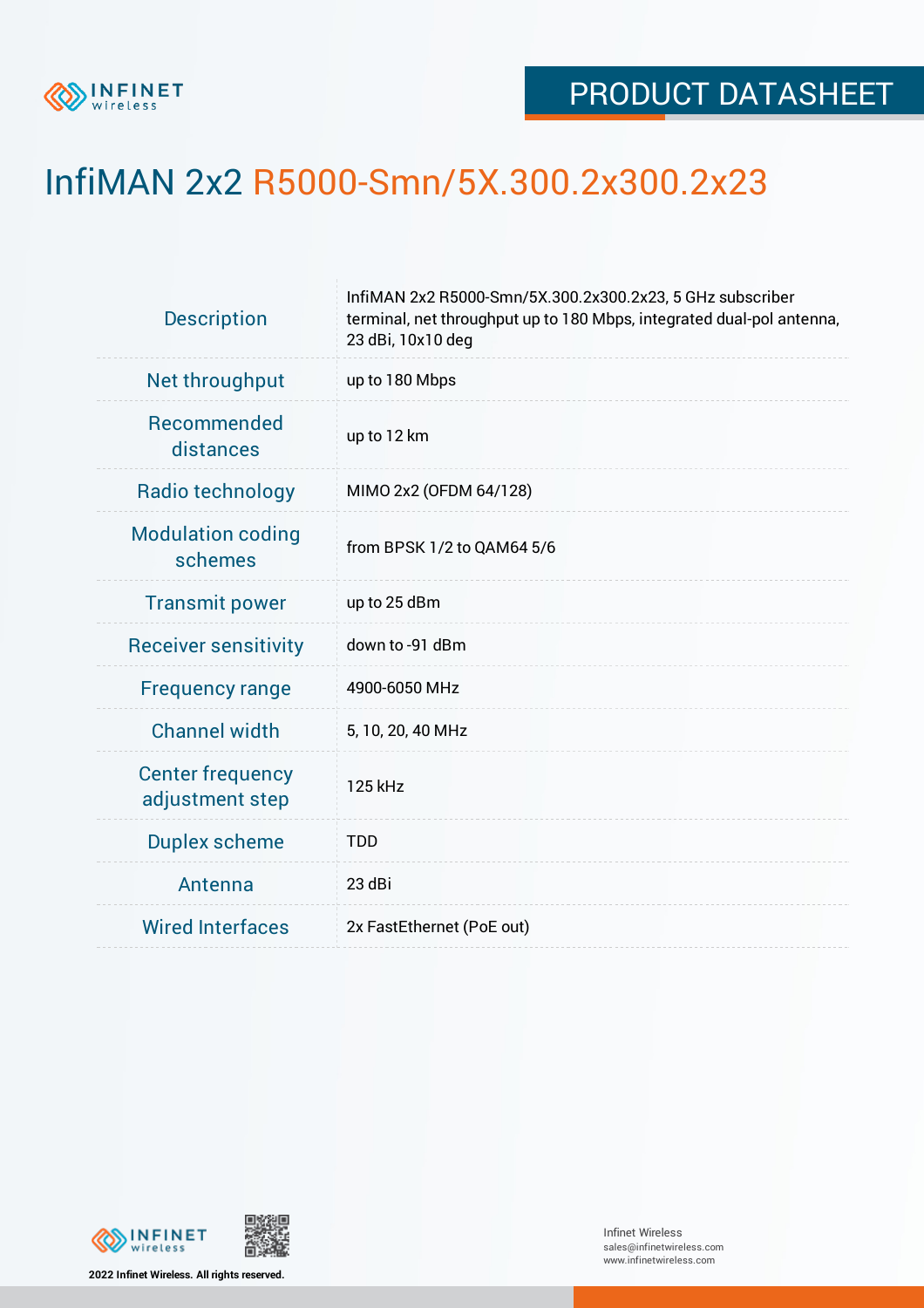

## PRODUCT DATASHEET

## InfiMAN 2x2 R5000-Smn/5X.300.2x300.2x23

| Consumption                | up to 15 W                                                                                                                                                                                                                                                                                                                       |               |                |                 |      |                      |  |  |
|----------------------------|----------------------------------------------------------------------------------------------------------------------------------------------------------------------------------------------------------------------------------------------------------------------------------------------------------------------------------|---------------|----------------|-----------------|------|----------------------|--|--|
| <b>Power options</b>       | 110-240 VAC @ 50/60 Hz, +956 VDC                                                                                                                                                                                                                                                                                                 |               |                |                 |      |                      |  |  |
| <b>Outdoor Unit (ODU)</b>  | 305 x 305 x 61 mm, 1.9 kg                                                                                                                                                                                                                                                                                                        |               |                |                 |      |                      |  |  |
|                            |                                                                                                                                                                                                                                                                                                                                  |               |                |                 |      |                      |  |  |
| <b>Part Number Options</b> | Prefix                                                                                                                                                                                                                                                                                                                           | Freq.<br>Band | <b>Bitrate</b> | Output<br>Power | Ant. | Capacity             |  |  |
|                            | <i>R5000-</i><br>Smn                                                                                                                                                                                                                                                                                                             | 5X            | <i>300</i>     | 2x300           | 2x23 | 8<br>20<br>50<br>300 |  |  |
| <b>Part Number Example</b> | R5000-Smn/5X.300.2x300.2x23 50                                                                                                                                                                                                                                                                                                   |               |                |                 |      |                      |  |  |
| <b>Packing List</b>        | - Outdoor unit R5000-Smn/5X.300.2x300.2x23 - 1 pcs.<br>- Power Supply IDU-CPE(48V) - 1 pcs.<br>- Power Cord - 1 pcs.<br>- Cable Gland - 2 pcs.<br>- Standard RJ-45 connector - 2 pcs.<br>- Shielded RJ-45 connector - 1 pcs.<br>- RJ-45 Plug Cap - 1 pcs.<br>- MONT-KIT-85 Mounting kit - 1 pcs.<br>- Quick Start Guide - 1 pcs. |               |                |                 |      |                      |  |  |



**2022 Infinet Wireless. All rights reserved.**

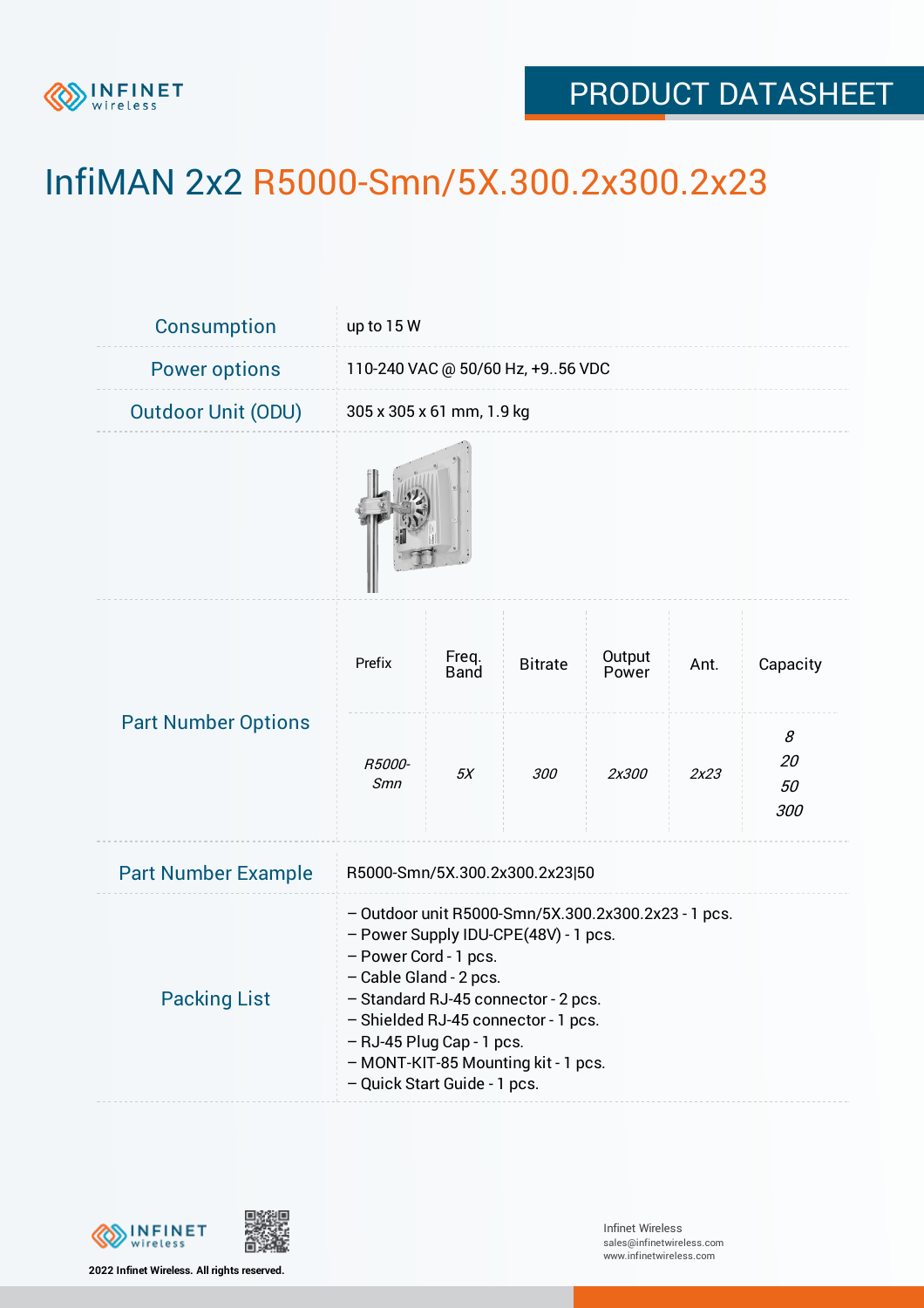

## PRODUCT DATASHEET

# InfiMAN 2x2 R5000-Smn/5X.300.2x300.2x23

### Features

#### **RADIO**

- **Voice/RTP Aware Superpacketing**
- **DFS**
- **Automatic Bitrate Control** Þ
- Þ **Automatic Transmit Power Control**
- Þ **Automatic Distance Learning**
- Þ **Channel Time Adjustment**
- Þ **Spectrum Analyzer mode**
- Þ **Channel testing tools**

#### **NETWORKING**

- **Ethernet-over-IP and IP-over-IP tunneling**
- Þ **ARP protocol support**
- Þ **MAC/IP filtering**
- Þ **Full-fledged 2nd layer switch**
- Þ **RIPv2 / OSPFv2 /static routing**
- ۱ **L2/L3 Firewall**
- ١ **NAT (multipool, H.323-aware)**
- **DHCP client/server/relay**

#### **MANAGEMENT FEATURES**

- **Various Management Protocols: HTTPS, HTTP, Telnet, SSH, SNMP v1/2c/3 (MIB-II and proprietary MIBs)**
- **Graphical User Interface**
- **LED Indication: power status, wireless and wired link status, signal level**
- **Antenna alignment tool**
- ٠ **Automatic software update**
- **Online monitoring with proprietary EMS InfiMONITOR.**

#### **QUALITY-OF-SERVICE**

- **17 priority queues**
- **IEEE 802.1p support**
- **IP TOS / DiffServ support**
- ٠ **Full voice support**
- **Traffic limiting (absolute, relative, mixed)** ٠
- **Traffic redirection**